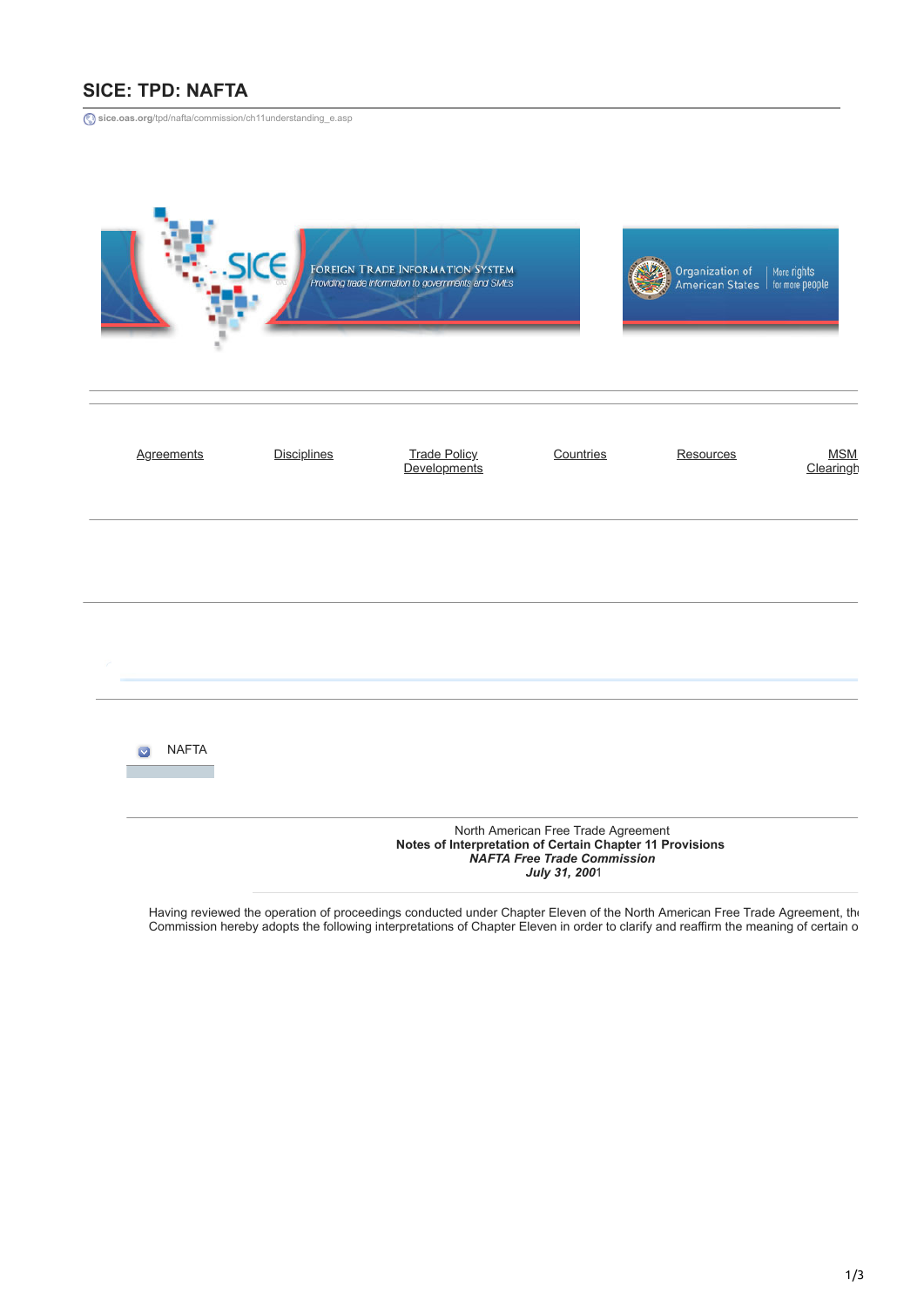## A. **Access to documents**

- 1. Nothing in the NAFTA imposes a general duty of confidentiality on the disputing parties to a Chapter Eleven arbitration application of Article 1137(4), nothing in the NAFTA precludes the Parties from providing public access to documents s issued by, a Chapter Eleven tribunal.
- 2. In the application of the foregoing:
	- a. In accordance with Article 1120(2), the NAFTA Parties agree that nothing in the relevant arbitral rules imposes a confidentiality or precludes the Parties from providing public access to documents submitted to, or issued by, Cha tribunals, apart from the limited specific exceptions set forth expressly in those rules.
	- b. Each Party agrees to make available to the public in a timely manner all documents submitted to, or issued by, a tribunal, subject to redaction of:

i. confidential business information;

- ii. information which is privileged or otherwise protected from disclosure under the Party's domestic law; and
- iii. information which the Party must withhold pursuant to the relevant arbitral rules, as applied.
- c. The Parties reaffirm that disputing parties may disclose to other persons in connection with the arbitral proceedin documents as they consider necessary for the preparation of their cases, but they shall ensure that those person confidential information in such documents.
- d. The Parties further reaffirm that the Governments of Canada, the United Mexican States and the United States o with officials of their respective federal, state or provincial governments all relevant documents in the course of d under Chapter Eleven of NAFTA, including confidential information.
- 3. The Parties confirm that nothing in this interpretation shall be construed to require any Party to furnish or allow access may withhold in accordance with Articles 2102 or 2105.

B. **Minimum Standard of Treatment in Accordance with International Law**

- **1. Article 1105(1) prescribes the customary international law minimum standard of treatment of aliens as the min treatment to be afforded to investments of investors of another Party.**
- 2. The concepts of "fair and equitable treatment" and "full protection and security" do not require treatment in a **beyond that which is required by the customary international law minimum standard of treatment of aliens.**
- **3. A determination that there has been a breach of another provision of the NAFTA, or of a separate international not establish that there has been a breach of Article 1105(1).**

**Closing Provision**

**The adoption by the Free Trade Commission of this or any future interpretation shall not be construed as indicating an a agreement among the NAFTA Parties about other matters of interpretation of the Agreement.**

**Done in triplicate at Washington, D.C., on the 31st day of July, 2001, in the English, French and Spanish languages, each authentic.**

> **For the Government of the United States of America \_\_\_\_\_\_\_\_\_\_\_\_\_\_\_\_\_\_\_\_\_\_\_**

> > **Robert B. Zoellick United States Trade Representative**

**For the Government of the United Mexican States \_\_\_\_\_\_\_\_\_\_\_\_\_\_\_\_\_\_\_\_\_\_\_**

> **Luis Ernesto Derbez Bautista Secretary of Economy**

**For the Government of Canada \_\_\_\_\_\_\_\_\_\_\_\_\_\_\_\_\_\_\_\_\_\_\_**

**Pierre S. Pettigrew Minister for International Trade**

**Source: [International Trade Canada](http://www.dfait-maeci.gc.ca/)**